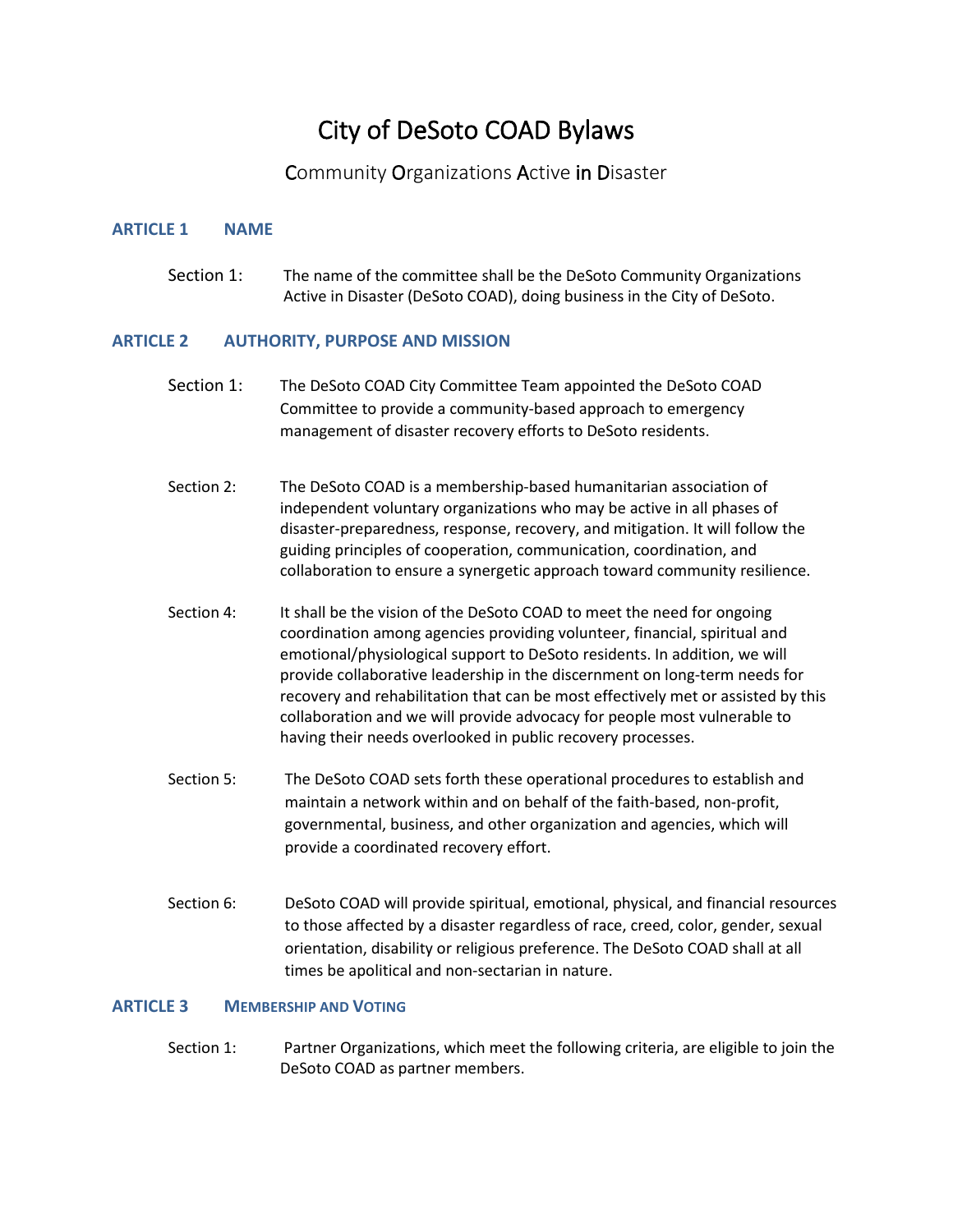- a. Organizations serving the City of DeSoto that could provide assistance to residents during a disaster event such as donations, financial, spiritual, and mental health assistance, housing, transportation, etc. These organizations can be not-for-profit, operate normally as forprofit, or qualified under the IRS Code as 501 c3.
- b. Organizations must be capable of providing its disaster assistance program throughout the City of DeSoto.
- c. Organizations considering membership in the COAD must be able to clearly demonstrate that they can provide resources.
- Section 2: Organizations interested in joining the DeSoto COAD will contact the COAD Chairperson. The organization will be provided a membership application that must be returned to the Chairperson. The City Committee Team will approve organizations at the creation of the COAD. After initial creation, interested organizations will be voted on by all voting members of the DeSoto COAD.
- Section 4: Voting members of the DeSoto COAD will be one representative of each active membership organization and each member of the City Committee Team.
- Section 5: In order to remain an Active member, member organizations must meet attendance requirements. The primary or alternative organization representative must attend each general business meeting to represent their organization at a minimum of 50% of scheduled meetings in any calendar year.
- Section 6: Membership responsibilities:
	- a. The primary or alternative representative of the member organization will attend DeSoto COAD meetings to provide an organization update, participate in disaster planning, and share information pertinent to the COAD.
	- b. The representative must have access to the resources of their organization to serve the needs of persons affected by disaster.
	- c. The COAD committee does not control the resources of membership organizations. Membership in the DeSoto COAD is voluntary and the allocation of resources is voluntary.
	- d. Membership organizations must be good community partners and work to the best of their ability to provide resources during an emergency if they are able.

## **ARTICLE 4 MEETINGS**

- Section 1: All meetings of the DeSoto COAD will be at the call of the Chair or any two Executive Committee Members.
- Section 2: Regularly scheduled meetings of the DeSoto COAD may be established by a vote by all members. Notice of meetings, giving the time and place and the proposed agenda, shall be electronically transmitted or given by written notice to all Members of the COAD.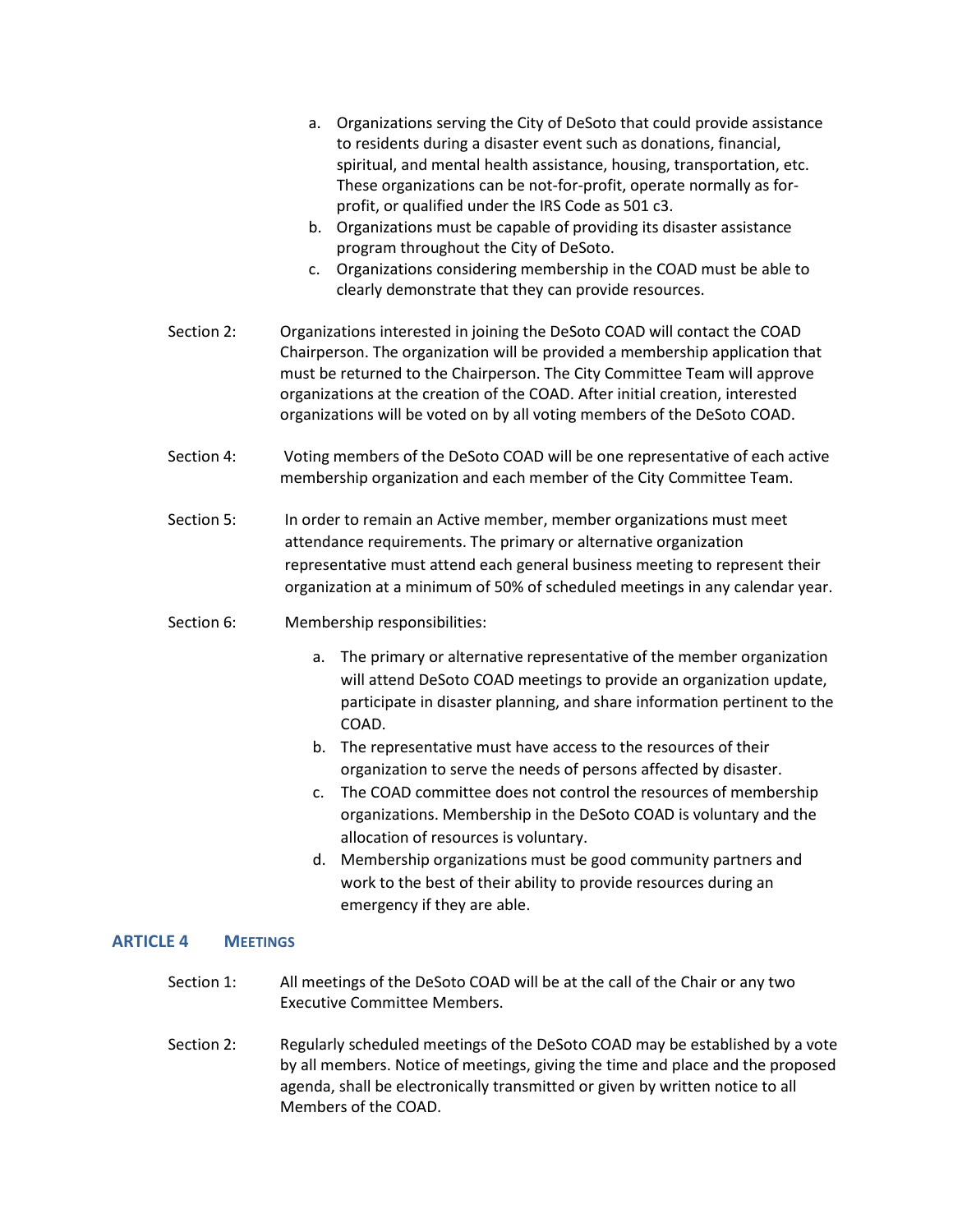Section 3: The Chair or Vice Chair may call Special or Emergency Meetings of the COAD, providing the notice shall clearly state the purpose for the meeting and the time and place.

# **ARTICLE 5 QUORUM**

Section 1: A quorum for transaction of business shall consist of at least 50%.

#### **ARTICLE 6 OFFICERS**

- Section 1: There shall be elected from the members of the DeSoto COAD:
	- 1. A Chair shall preside at all meetings, as well as be the chief executive officer of the DeSoto COAD and perform other functions as deemed necessary by the Executive Committee. The Chair is a member of the Executive Committee.
	- 2. Vice Chair shall be present at all meetings and preside in the absence of the Chair or at other times as deemed necessary by the Chair. The Vice Chair is a member of the Executive Committee.
	- 3. The Secretary shall be present at all meetings and take meeting minutes.
- Section 2: Officers shall serve a term of 1 year with no term limits.

## **ARTICLE 7 EXECUTIVE COMMITTEE**

- Section 1: The Executive Committee of the DeSoto COAD shall provide direction, oversight, and guidance to the COAD.
- Section 2: The Executive Committee of the DeSoto COAD shall consist of all Officers, all City Committee Team members, and 2 membership organization reps.
- Section 3: The Executive Committee shall meet at the direction of the Chair, or two of the Executive Committee members to perform such actions related to affairs of the COAD.
- Section 4: Except as otherwise required by law or these Operational Procedures, the Executive Committee shall have all the authority of the DeSoto COAD in the management of the COAD during such time as the COAD is not meeting and may authorize contracts and agreements as required.